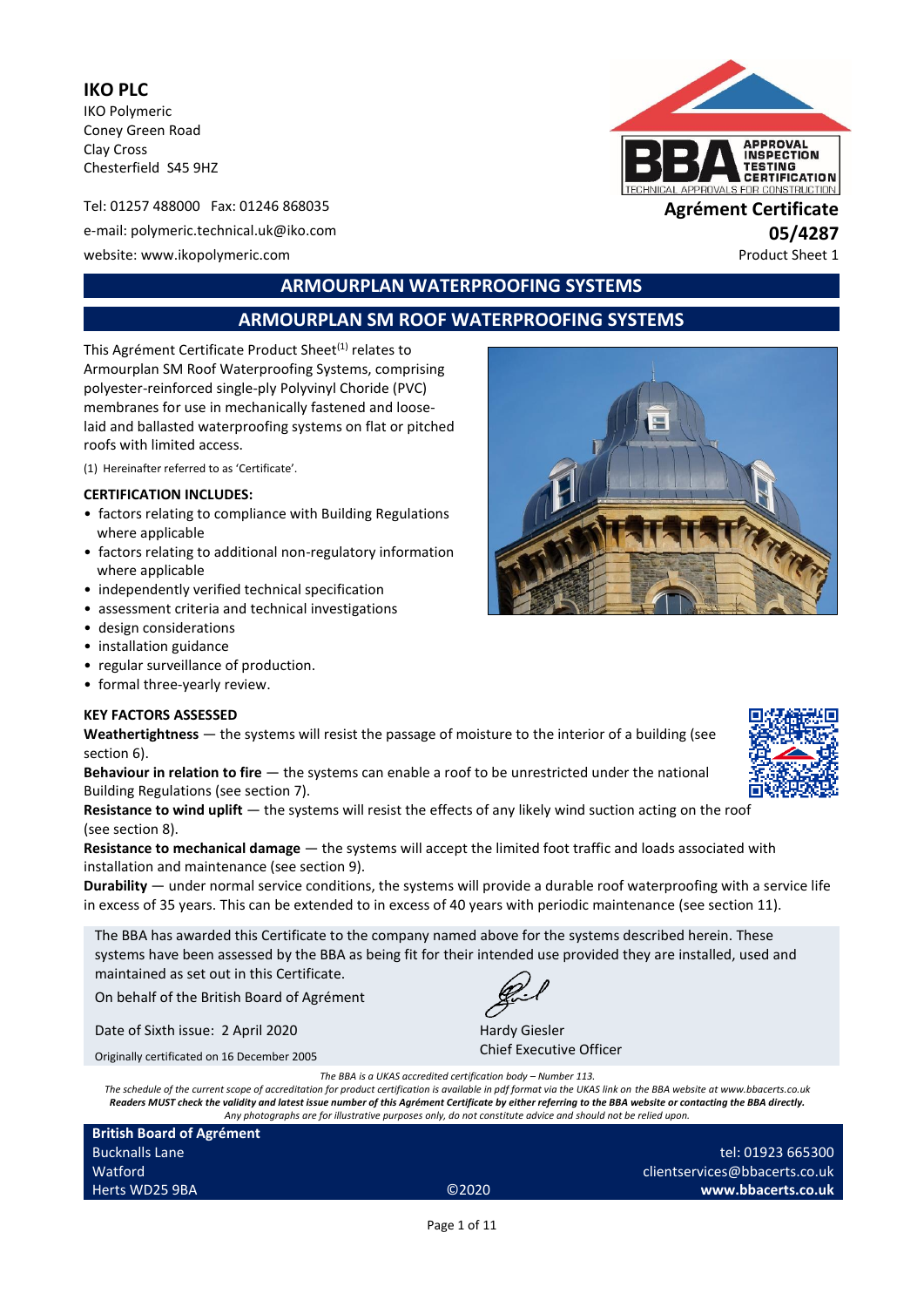# **Regulations**

In the opinion of the BBA, Armourplan SM Roof Waterproofing Systems, if installed, used and maintained in accordance with this Certificate, can satisfy or contribute to satisfying the relevant requirements of the following Building Regulations (the presence of a UK map indicates that the subject is related to the Building Regulations in the region or regions of the UK depicted):

|                       |             | The Building Regulations 2010 (England and Wales) (as amended)                                                                                                                                                                 |
|-----------------------|-------------|--------------------------------------------------------------------------------------------------------------------------------------------------------------------------------------------------------------------------------|
| <b>Requirement:</b>   | B4(2)       | <b>External fire spread</b>                                                                                                                                                                                                    |
| Comment:              |             | On suitable substructures, the use of the systems can enable a roof to be unrestricted by<br>this Requirement. See section 7 of this Certificate.                                                                              |
| <b>Requirement:</b>   | C2(b)       | <b>Resistance to moisture</b>                                                                                                                                                                                                  |
| Comment:              |             | The membranes, including joints, will enable a roof to satisfy this Requirement. See<br>section 6.1 of this Certificate.                                                                                                       |
| <b>Regulation:</b>    | 7(1)        | <b>Materials and workmanship</b>                                                                                                                                                                                               |
| Comment:              |             | The systems are acceptable. See section 11.1 and 11.2 and the Installation part of this<br>Certificate.                                                                                                                        |
|                       |             | The Building (Scotland) Regulations 2004 (as amended)                                                                                                                                                                          |
| <b>Regulation:</b>    | 8(1)(2)     | Durability, workmanship and fitness of materials                                                                                                                                                                               |
| Comment:              |             | The use of the systems satisfies the requirements of this Regulation. See sections 10.1,<br>11.1 and 11.2 and the Installation part of this Certificate.                                                                       |
| <b>Regulation:</b>    | 9           | <b>Building standards applicable to construction</b>                                                                                                                                                                           |
| Standard:<br>Comment: | 2.8         | Spread from neighbouring buildings<br>The systems, when used with a suitable substructure, can be regarded as having low                                                                                                       |
|                       |             | vulnerability under clause 2.8.1 <sup>(1)(2)</sup> of this Standard. See section 7 of this Certificate.                                                                                                                        |
| Standard:             | 3.10        | Precipitation                                                                                                                                                                                                                  |
| Comment:              |             | The membranes, including joints, will enable a roof to satisfy the requirements of this<br>Standard with references to clauses 3.10.1 <sup>(1)(2)</sup> and 3.10.7 <sup>(1)(2)</sup> . See section 6.1 of this<br>Certificate. |
| Standard:             | 7.1(a)      | Statement of sustainability                                                                                                                                                                                                    |
| Comment:              |             | The systems can contribute to meeting the relevant requirements of Regulation 9,                                                                                                                                               |
|                       |             | Standards 1 to 6 and therefore will contribute to a construction meeting a bronze level<br>of sustainability as defined in this Standard.                                                                                      |
| <b>Regulation:</b>    | 12          | <b>Building standards applicable to conversions</b>                                                                                                                                                                            |
| Comment:              |             | Comments in relation to the systems under Regulation 9, Standards 1 to 6 also apply to<br>this Regulation, with reference to clause 0.12.1 $(1)(2)$ and Schedule 6 $(1)(2)$ .                                                  |
|                       |             | (1) Technical Handbook (Domestic).<br>(2) Technical Handbook (Non-Domestic).                                                                                                                                                   |
|                       |             | The Building Regulations (Northern Ireland) 2012 (as amended)                                                                                                                                                                  |
| <b>Regulation:</b>    | 23(a)(i)    | <b>Fitness of materials and workmanship</b>                                                                                                                                                                                    |
| Comment:              | (iii)(b)(i) | The systems are acceptable. See sections 11.1 and 11.2 and the Installation part of this<br>Certificate.                                                                                                                       |
| <b>Regulation:</b>    | 28(b)       | <b>Resistance to moisture and weather</b>                                                                                                                                                                                      |
| Comment:              |             | The membranes, including joints, can enable a roof to satisfy the requirements of this<br>Regulation. See section 6.1 of this Certificate.                                                                                     |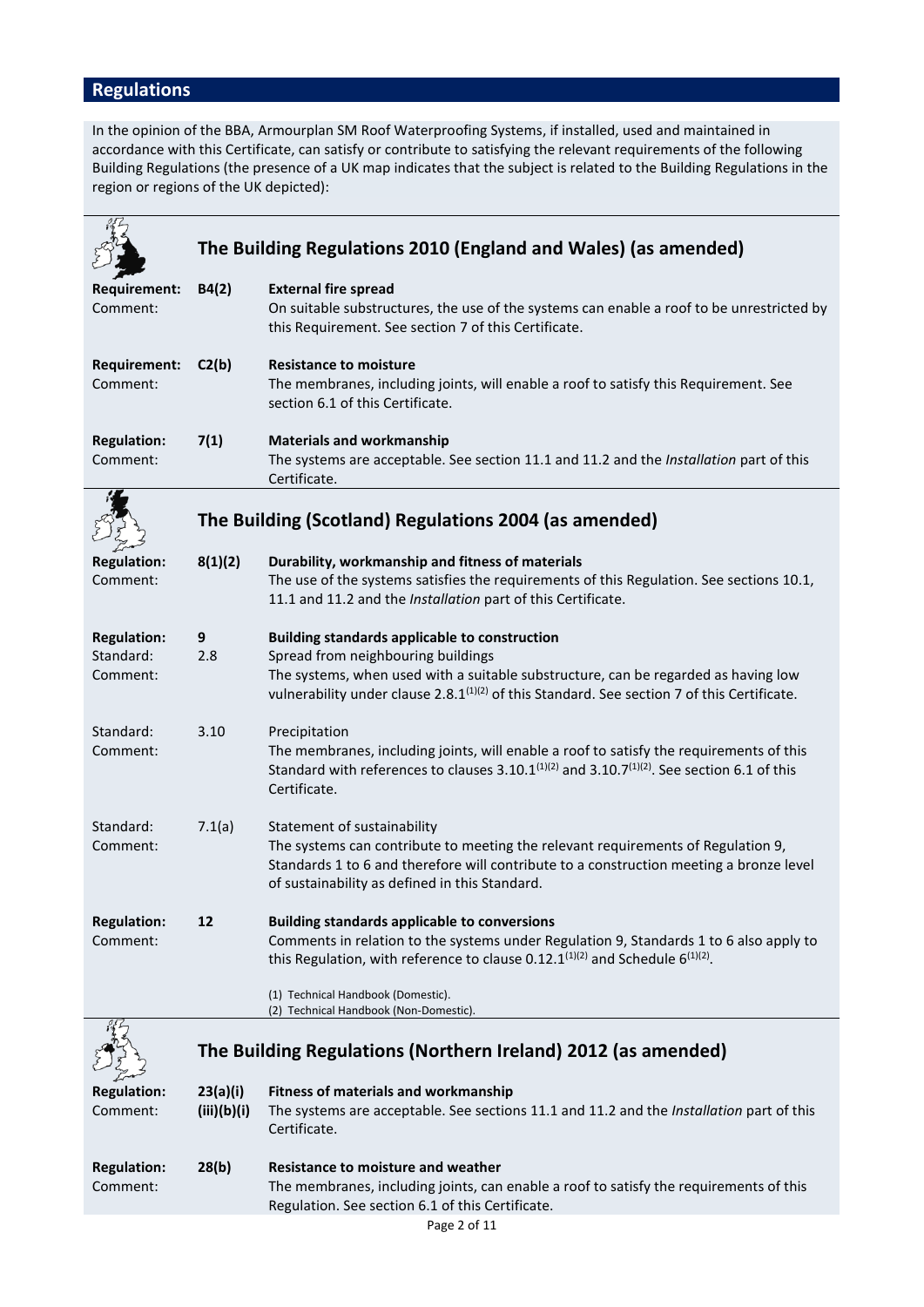| <b>Regulation:</b> | 36(b) | External fire spread                                                                   |
|--------------------|-------|----------------------------------------------------------------------------------------|
| Comment:           |       | The systems, when used on suitable substructures, can enable a roof to be unrestricted |
|                    |       | under this Requirement. See section 7 of this Certificate.                             |

# **Construction (Design and Management) Regulations 2015 Construction (Design and Management) Regulations (Northern Ireland) 2016**

Information in this Certificate may assist the client, designer (including Principal Designer) and contractor (including Principal Contractor) to address their obligations under these Regulations.

See sections: 1 *Description* (1.2) and 3 *Delivery and site handling* (3.3) of this Certificate.

# **Additional Information**

# **NHBC Standards 2020**

In the opinion of the BBA, Armourplan SM Roof Waterproofing Systems, if installed, used and maintained in accordance with this Certificate, can satisfy or contribute to satisfying the relevant requirements in relation to *NHBC Standards*, Chapter 7.1 *Flat roofs and balconies*.

# **CE marking**

The Certificate holder has taken the responsibility of CE marking the membranes, in accordance with harmonised European Standard BS EN 13956 : 2012.

# **Technical Specification**

# **1 Description**

1.1 Armourplan SM Roof Waterproofing Systems consist of polyester (120 g·m<sup>-2</sup>) reinforced flexible polyvinyl chloride (PVC) single-ply roof waterproofing membranes, available in SM120 and SM150 grades.

1.2 The membranes are manufactured to the nominal characteristics given in Table 1.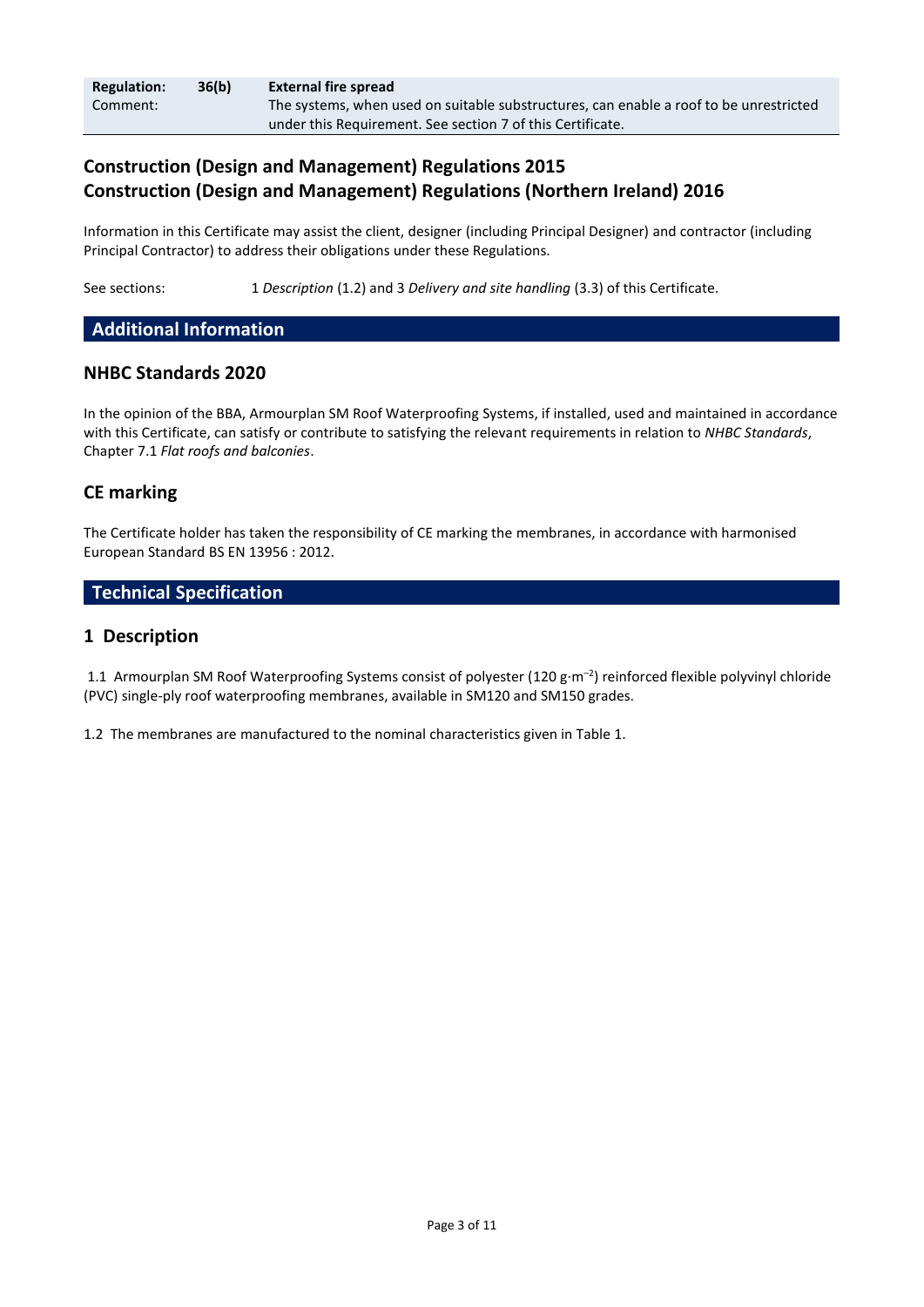| Table 1 Nominal characteristics     |                                     |       |  |
|-------------------------------------|-------------------------------------|-------|--|
| Characteristic (unit)               | SM120                               | SM150 |  |
| Thickness (mm)                      | 1.2                                 | 1.5   |  |
| Roll width (mm)                     | 1060, 1500, 2120                    |       |  |
| Roll length (m)                     | 20                                  |       |  |
| Mass per unit area ( $kg·m-2$ )     | 1.6                                 | 2.0   |  |
| Tensile strength (N per 50 mm)      |                                     |       |  |
| longitudinal direction              | ≥1000                               |       |  |
| transverse direction                | ≥1000                               |       |  |
| Elongation (%)                      |                                     |       |  |
| longitudinal direction              | $\geq$ 15                           |       |  |
| transverse direction                | $\geq$ 15                           |       |  |
| Tear resistance (N)                 |                                     |       |  |
| longitudinal direction              | $\geq$ 150                          |       |  |
| transverse direction                | $\geq$ 150                          |       |  |
| Nail tear (N)                       |                                     |       |  |
| longitudinal direction              | >150                                |       |  |
| transverse direction                | $\geq$ 150                          |       |  |
| Foldability at low temperature (°C) |                                     |       |  |
| unaged                              | $\leq -30$                          |       |  |
| $UV$ aged $(1)$                     | $\leq -30$                          |       |  |
| heat aged <sup>(2)</sup>            | $≤ -30$                             |       |  |
| Static loading (kg)                 |                                     |       |  |
| soft support                        | $\geq$ 20                           |       |  |
| hard support                        | $\geq$ 20                           |       |  |
| Resistance to impact (mm)           |                                     |       |  |
| soft support                        | ≥1100                               |       |  |
| hard support                        | >450                                |       |  |
| Hail resistance $(m \cdot s^{-1})$  |                                     |       |  |
| soft support                        | $\geq 30$                           |       |  |
| hard support                        | $\geq$ 20                           |       |  |
| Peel resistance of joints (N)       |                                     |       |  |
| unaged                              | $\geq$ 200                          |       |  |
| heat aged <sup>(3)</sup>            | $\geq$ 200                          |       |  |
| Standard colours <sup>(4)</sup>     | mid-grey, light grey and slate grey |       |  |
| Plasticiser type                    | phthalate                           |       |  |
| (1) UV aged 1000 light hours.       |                                     |       |  |

(2) Heat aged for 12 weeks at 70°C.

(3) Heat aged for four weeks at 80°C.

(4) Other colours are available on request.

1.3 Ancillary items necessary for installation of the systems and included in this assessment are:

- Armourplan PVC Contact Adhesive ready-to-use contact adhesive for adhering PVC roofing membranes to substrates Product She
- IKOfix Fixing Range mechanical fixings and pressure plates for attachment of membranes and insulation boards
- IKOfix Toothed Flatbar steel fixing strips for membrane anchorage on mechanically fastened, inverted and ballasted systems
- Armourplan Membrane Coated Metal 0.6 mm galvanized steel sheet, coated with 0.6 mm of Armourplan PVC Membrane, for use in detailing
- IKO Systems Torch-On Underlay a torch-on air and vapour control layer (avcl) suitable for metal decks (IKOpro Fast Dry Primer, the subject of BBA Certificate 91/2671, is required)
- IKO Systems S-A Underlay a self-adhesive avcl (IKOpro Systems Bonding Agent, the subject of BBA Certificate 91/2671, is required)
- Polimar UV Detailing Liquid a liquid-applied system for complex detailing (subject of BBA Certificate 14/5178).

1.4 Other items or components which may be used with the systems, but which are outside the scope of this Certificate, are:

• Armourplan Detailing Membrane — homogeneous or glass tissue reinforced PVC membrane for complex detailing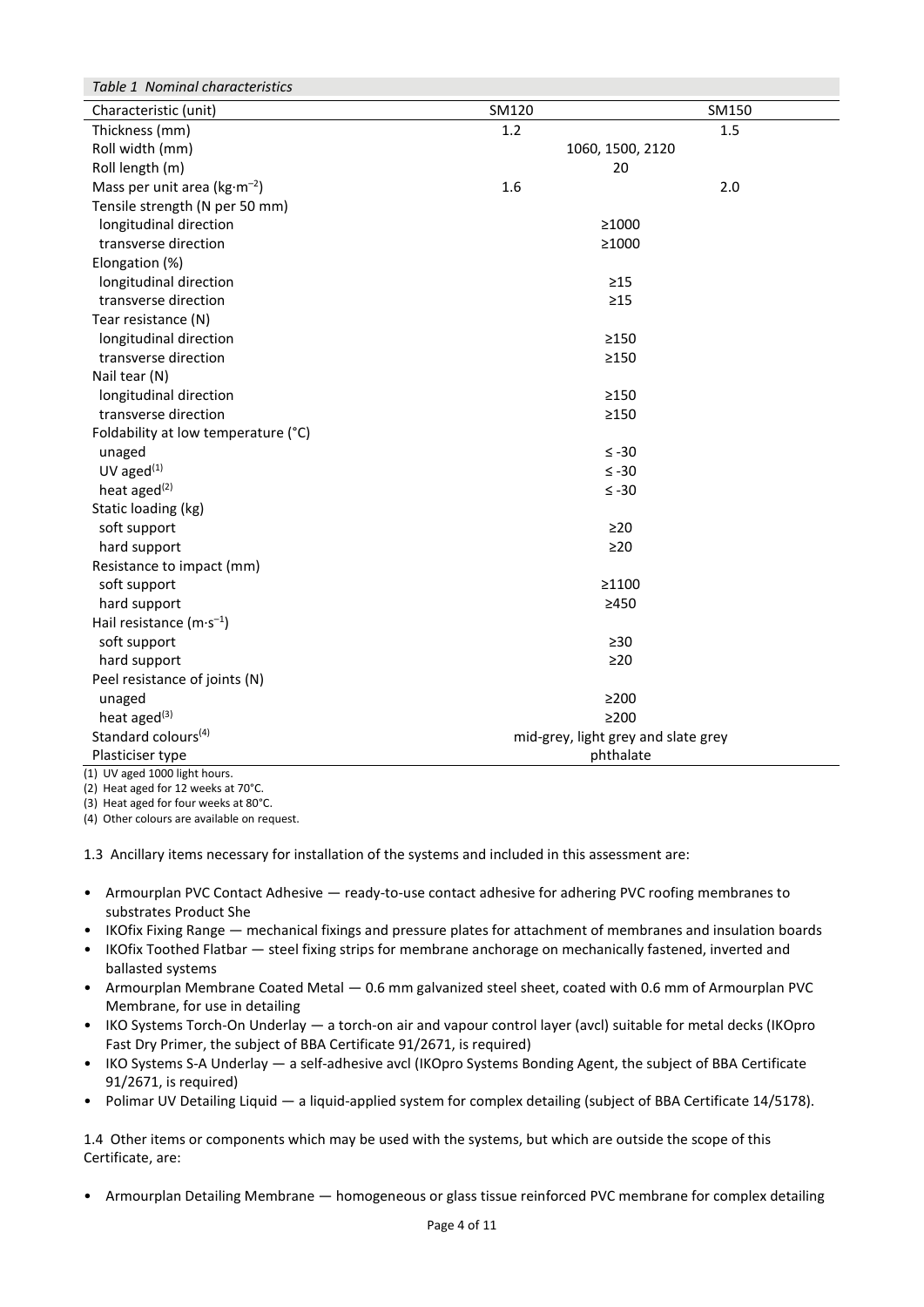- Armourplan Walkway PVC membrane with a slip-resisting surface for use in areas of increased pedestrian traffic, such as for maintenance of plant
- Armourplan Cover Strips glass tissue and polyester scrim reinforced membrane cover strips for jointing coated metals and detailing
- Armourplan Pre-formed Corners pre-formed internal and external corners
- Armourplan Outlet Pipes
- Armourplan Seam Cleaner preparation solvent for cleaning PVC roofing membranes as required (eg prior to welding)
- Armourplan PVC Standing Seam Profile pre-formed PVC profile used to simulate a metal standing seam roof
- Armourflow Coated Metal pre-coated flat metal sheet for fabrication of gutters, 1.2 mm thick steel with 1.2 mm thick Armourplan membrane
- Armourplan Drip Details prefabricated drip details
- Armourplan Chase Termination Details prefabricated chase termination details
- Membrane Pipe and Post Details prefabricated bespoke details formed using Armourplan Detailing Membrane
- Armourprep acetone-based preparation solution for PVC roofing membranes with heavy moisture contamination
- IKOpro High Performance PU Adhesive for bonding PIR insulation boards to the substrate
- IKOfix Aluminium Clamping Strips aluminium clamping strips for upstand termination
- IKO Glass Universal Underlay torch-on avcl suitable for use on concrete decks (IKOpro Fast Dry Primer required)
- IKO Systems T-O VCL torch-applied, metal-lined vapour barrier (IKOpro Fast Dry Primer required)
- IKO Systems S-A VCL self-adhesive, metal-lined vapour barrier (IKOpro Systems Bonding Agent required)
- Challenger Polyester 180 Sand VCL suitable for pour-and-roll application (IKOpro Fast Dry Primer may be required)
- Spectravap a polyethylene avcl
- IKOpro Systems Bonding Agent a self-adhesive avcl primer
- IKOpro Quick Dry Bitumen Primer bituminous primer for torch-on and pour-and-roll avcl applications
- Armourplan PVC Sealant for sealing detail terminations
- Spectratex Separation Layer polyester separation and protection layer
- IKO Enertherm PIR polyisocyanurate board with mineral glass tissue facings on both sides, or alternatively coated on both sides with a tri-ply gastight aluminium multi-layer complex.

# **2 Manufacture**

2.1 The membranes are manufactured by an extrusion and calendering process.

2.2 As part of the assessment and ongoing surveillance of product quality, the BBA has:

- agreed with the manufacturer the quality control procedures and product testing to be undertaken
- assessed and agreed the quality control operated over batches of incoming materials
- monitored the production process and verified that it is in accordance with the documented process
- evaluated the process for management of nonconformities
- checked that equipment has been properly tested and calibrated
- undertaken to carry out the above measures on a regular basis through a surveillance process, to verify that the specifications and quality control operated by the manufacturer are being maintained.

2.3 The management system of IKO PLC has been assessed and registered as meeting the requirements of BS EN ISO 9001 : 2015 by BSI (Certificate FM45901).

# **3 Delivery and site handling**

3.1 The membranes are delivered to site in rolls wrapped in plastic bearing the product name, Certificate holder's name, product dimensions, article number and batch number.

3.2 Rolls should be stored horizontally, undercover and on a clean, level surface.

3.3 The Certificate holder has taken the responsibility of classifying and labelling the systems components under the *CLP Regulation (EC) No 1272/2008 on the classification, labelling and packaging of substances and mixtures.* Users must refer to the relevant Safety Data Sheet(s).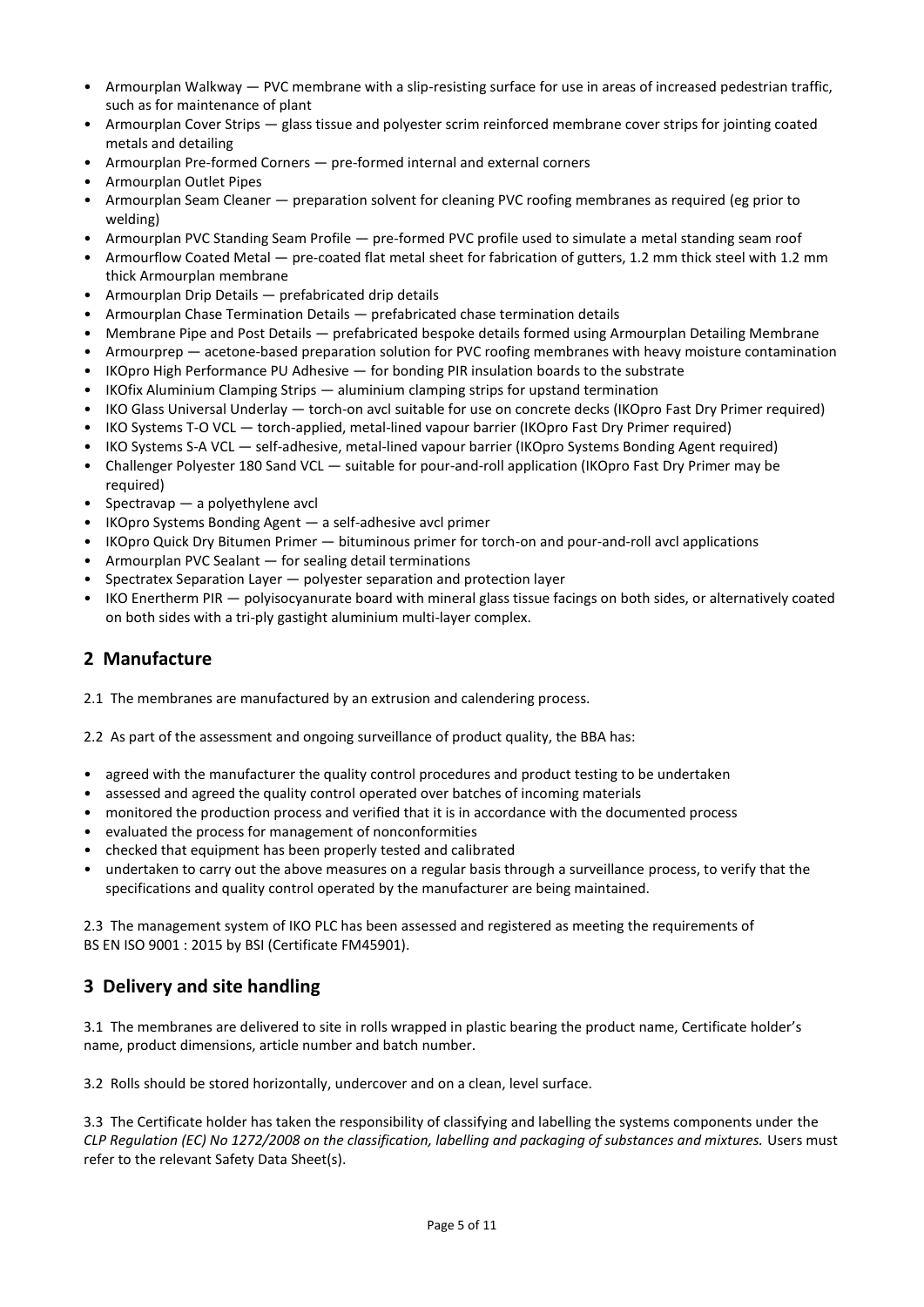## **Assessment and Technical Investigations**

The following is a summary of the assessment and technical investigations carried out on Armourplan SM Roof Waterproofing Systems.

**Design Considerations**

# **4 General**

4.1 Armourplan SM Roof Waterproofing Systems are satisfactory for use as roof waterproofing membranes in mechanically fastened and loose-laid and ballasted installations on flat and pitched roofs with limited access.

4.2 Decks to which the systems are to be applied must comply with the relevant requirements of BS 6229 : 2018 or BS 8217 : 2005 and, where appropriate, *NHBC Standards* 2020, Chapter 7.1.

4.3 Limited access roofs are defined for the purpose of this Certificate as those subjected only to pedestrian traffic for maintenance of the roof covering, cleaning of gutters, etc. Where traffic in excess of this is envisaged, additional protection to the membranes must be provided (see section 9).

4.4 Flat roofs are defined for the purpose of this Certificate as those having a minimum finished fall of 1:80. For design purposes, twice the minimum finished fall should be assumed, unless a detailed analysis of the roof is available, including overall and local deflection, direction of falls, etc.

4.5 Pitched roofs are defined for the purpose of this Certificate as those having a fall greater than 1:6.

4.6 Dead loads, wind loading and imposed loads are calculated in accordance with BS EN 1991-1-1 : 2002, BS EN 1991-1-3 : 2003 and BS EN 1991-1-4 : 2005, and their UK National Annexes.

4.7 Insulation materials to be used in conjunction with the membranes must be in accordance with the Certificate holder's instructions and be either:

- as described in the relevant Clauses of BS 8217 : 2005, or
- the subject of a current BBA Certificate and used in accordance with, and within the scope of, that Certificate.

4.8 Contact with bituminous, coal tar and oil-based products or polystyrene insulation boards must be avoided as the membranes are not compatible with lower grades of bitumen. If contact with such products is likely, a separating layer must be interposed before installing the waterproofing sheet. Where doubt arises, the advice of the Certificate holder should be sought.

# **5 Practicability of installation**

Installation must be carried out only by installers trained and approved by the Certificate holder.

#### **6 Weathertightness**



6.1 The membranes, including joints, when completely sealed and consolidated, will adequately resist the passage of moisture into the interior of a building and enable a roof to comply with the requirements of the national Building Regulations.

6.2 The membranes are impervious to water and will provide a weathertight roof capable of accepting minor structural movement.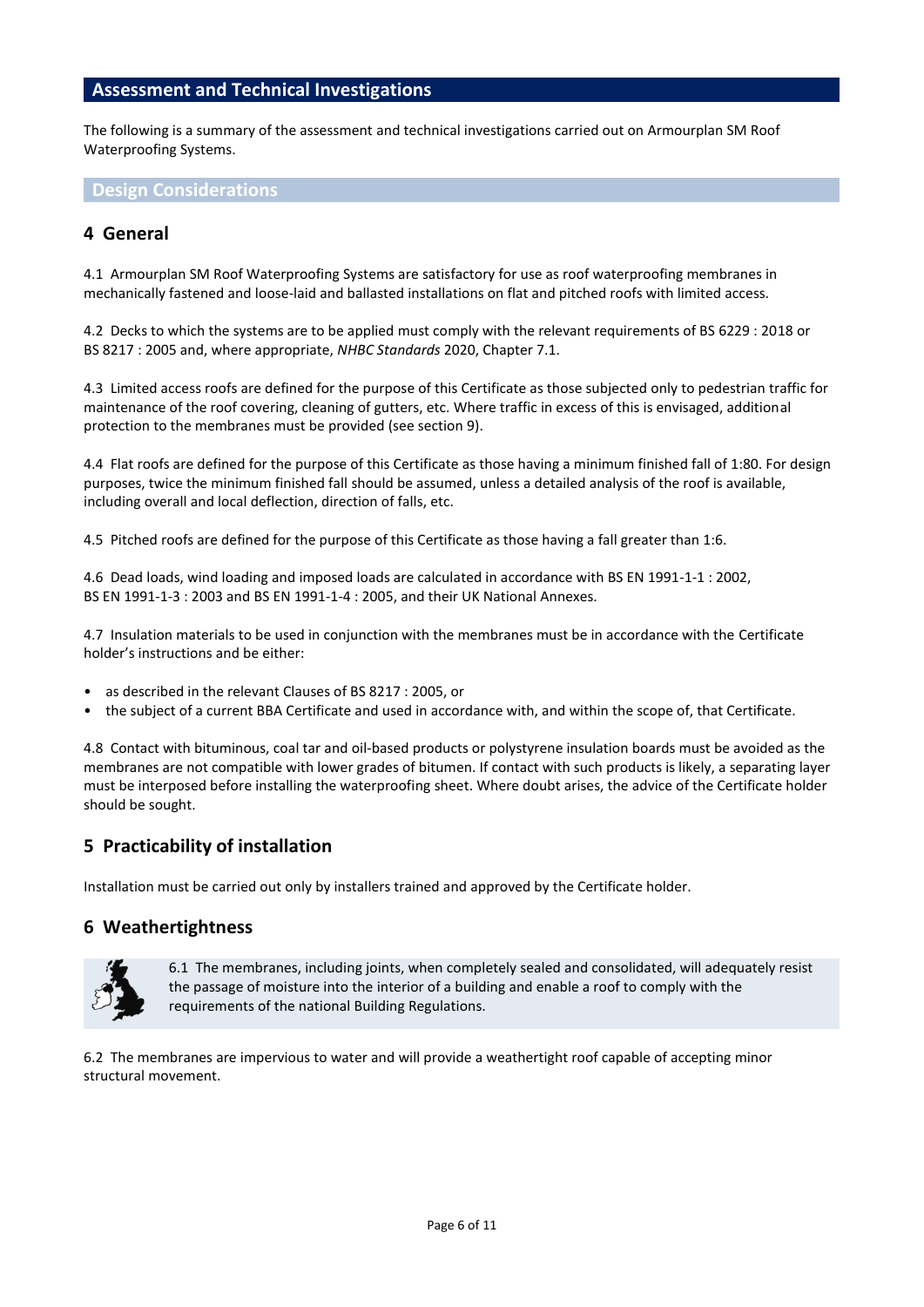# **7 Behaviour in relation to fire**



7.1 A system comprising a profiled metal deck, a polypropylene avcl, 100 mm thick polyisocyanurate insulation and a layer of Armourplan SM120 1.2 mm membrane, mechanically fastened<sup>(1)</sup>, is unrestricted under the national Building Regulations.

(1) Test report reference 306736, issued by Exova Warringtonfire. Report available from the Certificate holder.

7.2 The membranes, when used in protected specifications, including an inorganic covering listed in the Annex of Commission Decision 2000/553/EC, can also be considered to be unrestricted under the national Building Regulations.

7.3 The designation of other specifications (eg on combustible substrates) should be confirmed by reference to the requirements of the documents supporting the national Building Regulations.

# **8 Resistance to wind uplift**

8.1 The precise ballast requirement should be calculated by a suitably qualified and experienced individual in accordance with BS EN 1991-1-4 : 2005 and its UK National Annex, but should not be below a minimum thickness of 50 mm. The use of concrete slabs on suitable protective supports should be considered in areas of high design wind loads.

8.2 The resistance to wind uplift of a mechanically fastened waterproofing layer is provided by the fasteners passing through the membrane into the substrate. The number and position of fixings will depend on a number of factors including:

- wind uplift forces to be restrained
- pull-out strength of the fasteners
- tensile properties of the membrane
- appropriate calculation of safety factors.

8.3 The wind uplift forces are calculated in accordance with BS EN 1991-1-4 : 2005 and its UK National Annex. On this basis, the number of fixings required should be established by a suitably qualified and experienced individual using a maximum permissible load of 0.6 kN per fixing.

# **9 Resistance to mechanical damage**

The systems can accept the limited foot traffic and light concentrated loads associated with installation and maintenance. Reasonable care should be taken to avoid puncture by sharp objects or concentrated loads. Where traffic in excess of this is envisaged, such as for maintenance of lift equipment, a walkway should be provided, for example, using concrete slabs supported on bearing pads.

# **10 Maintenance**



10.1 The systems must be the subject of six monthly inspections and maintenance in accordance with BS 6229 : 2018, Chapter 7 to ensure continued satisfactory performance.

10.2 A planned maintenance cycle, including inspections by the Certificate holder at minimum intervals of five years, should be introduced if an extended service life is required. The Certificate holder can advise on methods of extending the service life. This could include the use of thicker membranes, specific maintenance requirements or localised replacement and repair.

10.3 Where damage has occurred it should be repaired in accordance with section 15 of this Certificate and the Certificate holder's instructions.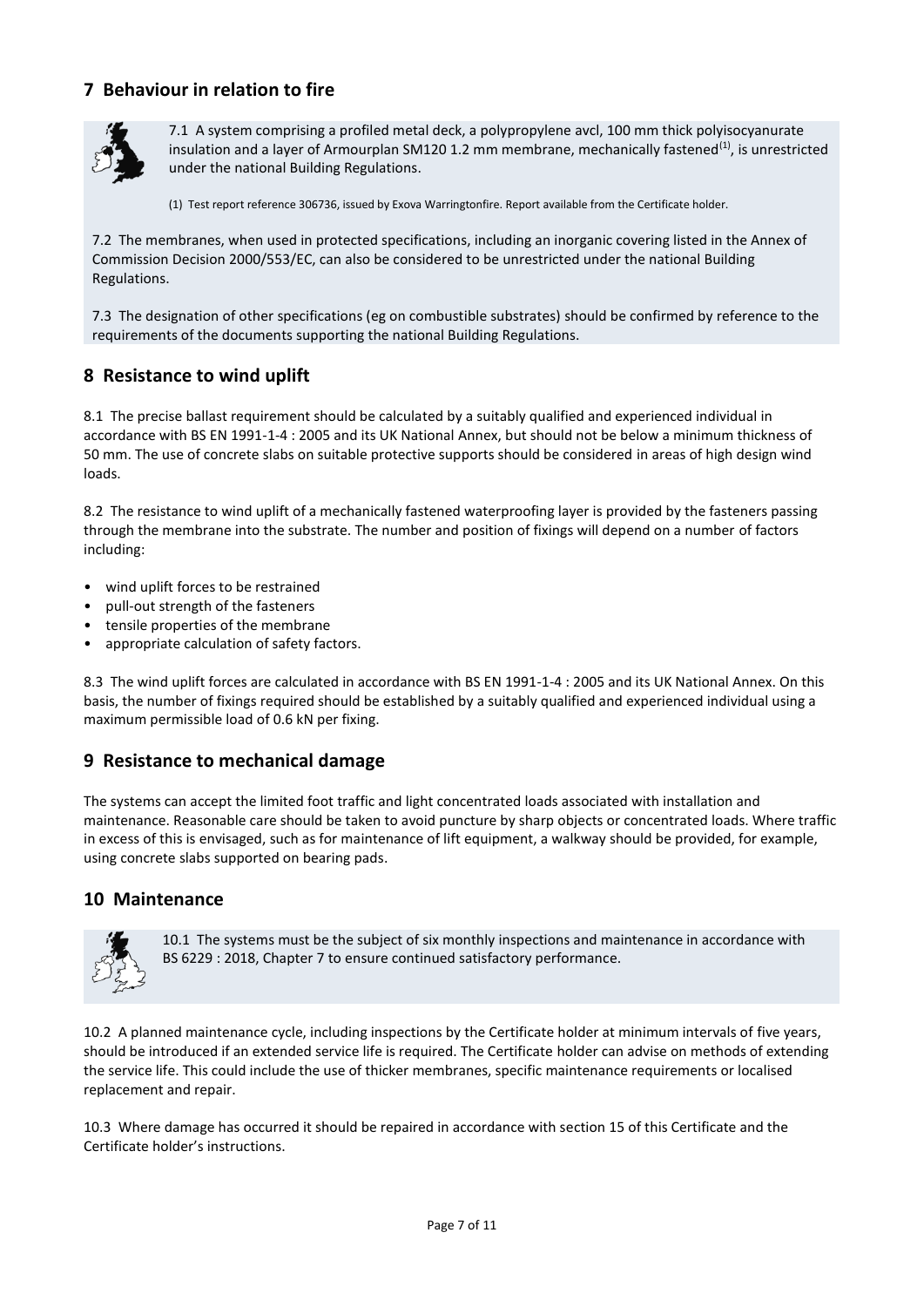# **11 Durability**



11.1 Under normal service conditions, the systems will provide a durable roof waterproofing with a service life in excess of 35 years.

11.2 The service life can be extended to in excess of 40 years with periodic maintenance as stated in section 10.2.

11.3 In environments where the membranes are in contact with organic solvents, the service life expectancy of the membranes may be reduced. In cases of doubt, the advice of the Certificate holder should be sought.

### **Installation**

# **12 General**

12.1 Installation of Armourplan SM Roof Waterproofing Systems must be carried out in accordance with the relevant clauses of the Certificate holder's instructions, BS 8000-0 : 2014, BS 8000-4 : 1989 and this Certificate.

12.2 Substrates to which the systems are applied must be sound, dry, clean and free from sharp projections such as nail heads and concrete nibs. When used over a rough substrate, a suitable protection layer must be placed over the substrate.

12.3 Installation should not be carried out during inclement weather (eg rain, fog or snow). When the temperature is below 0°C, suitable precautions against surface condensation must be taken in accordance with the Certificate holder's instructions.

12.4 When used over bitumen, bitumen-bound insulation products, coal tar, pitch or oil-based products, a separation layer must be interposed between the substrate and the membrane. In cases of doubt, the advice of the Certificate holder should be sought.

12.5 Ballast or other bulk material must not be stored on one area of the roof prior to installation, to ensure localised overloading does not occur.

# **13 Procedure**

#### **Mechanically fastened applications**

13.1 The membrane should be unrolled onto the substrate without undulations, with 110 mm minimum side laps and 60 mm minimum end laps.

13.2 The membrane is fixed to the deck (through insulation boards, where appropriate) in the joint overlaps prior to welding seams in accordance with the Certificate holder's instructions.

13.3 The membrane should be fixed at the edges either by mechanically fastening using IKOfix Toothed Flatbar or by hot-air welding to mechanically fastened flashings of Armourplan Membrane Coated Metal.

#### **Loose-laid and ballasted applications**

13.4 The membrane is loose laid over the substrate allowing for a minimum 60 mm overlap to subsequent sheets at the sides and ends.

13.5 The membrane should be fixed at the edges with IKOfix Toothed Flatbar or hot-air welded to mechanically fastened flashings of Armourplan Membrane Coated Metal.

13.6 A separation fleece should be installed over the completed area of membrane roof, and ballasted with suitable concrete paving slabs on proprietary support pads or a 50 mm depth of well-rounded gravel.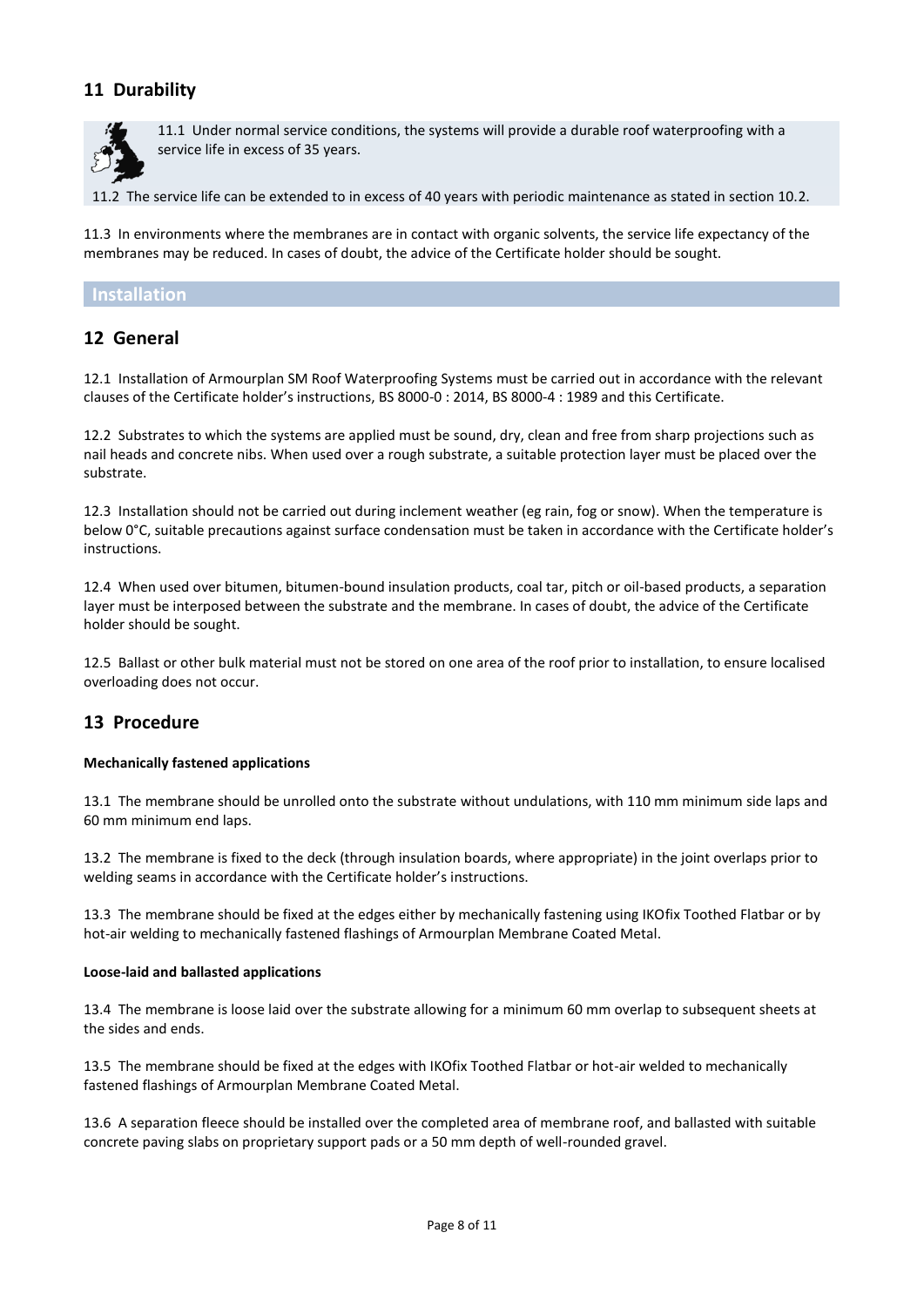# **14 Jointing and flashing procedure**

#### **Hot-air welding**

14.1 The welding area must be dry and clean. If the membrane in the weld area has become contaminated, it must be cleaned in accordance with the Certificate holder's instructions.

14.2 Welding may be achieved by automatic or hand-operated machines in accordance with the Certificate holder's instructions.

14.3 The welded width of the joint must be a minimum of 30 mm when welded with an automatic welding machine and a 40 mm final weld width when welded with hand-operated machines. On completion of the weld, the seam should be tested with a suitable metal probe, and any weakness repaired immediately.

14.4 The seam is tested with a metal probe to highlight poorly welded areas. Any such areas should be made good using hot-air welding.

#### **Flashing**

14.5 Flashing and detailing should be carried out in accordance with the Certificate holder's instructions.

# **15 Repair**

In the event of damage, repairs can be carried out by cleaning the area around the damage and applying a patch of the appropriate membrane in accordance with the Certificate holder's instructions.

#### **Technical Investigations**

# **16 Tests**

16.1 An assessment was made on data in relation to:

- dimensions
- mass per unit area
- tensile strength and elongation
- dimensional stability
- resistance to tear
- low temperature foldability
- resistance to static load
- resistance to impact
- watertightness
- resistance to artificial ageing
- joint peel resistance
- joint shear resistance.

16.2 Tests were carried out by the BBA and the results assessed to determine:

- thickness
- mass per unit area
- tensile strength and elongation
- nail tear
- dimensional stability
- water vapour permeability
- resistance to wind uplift.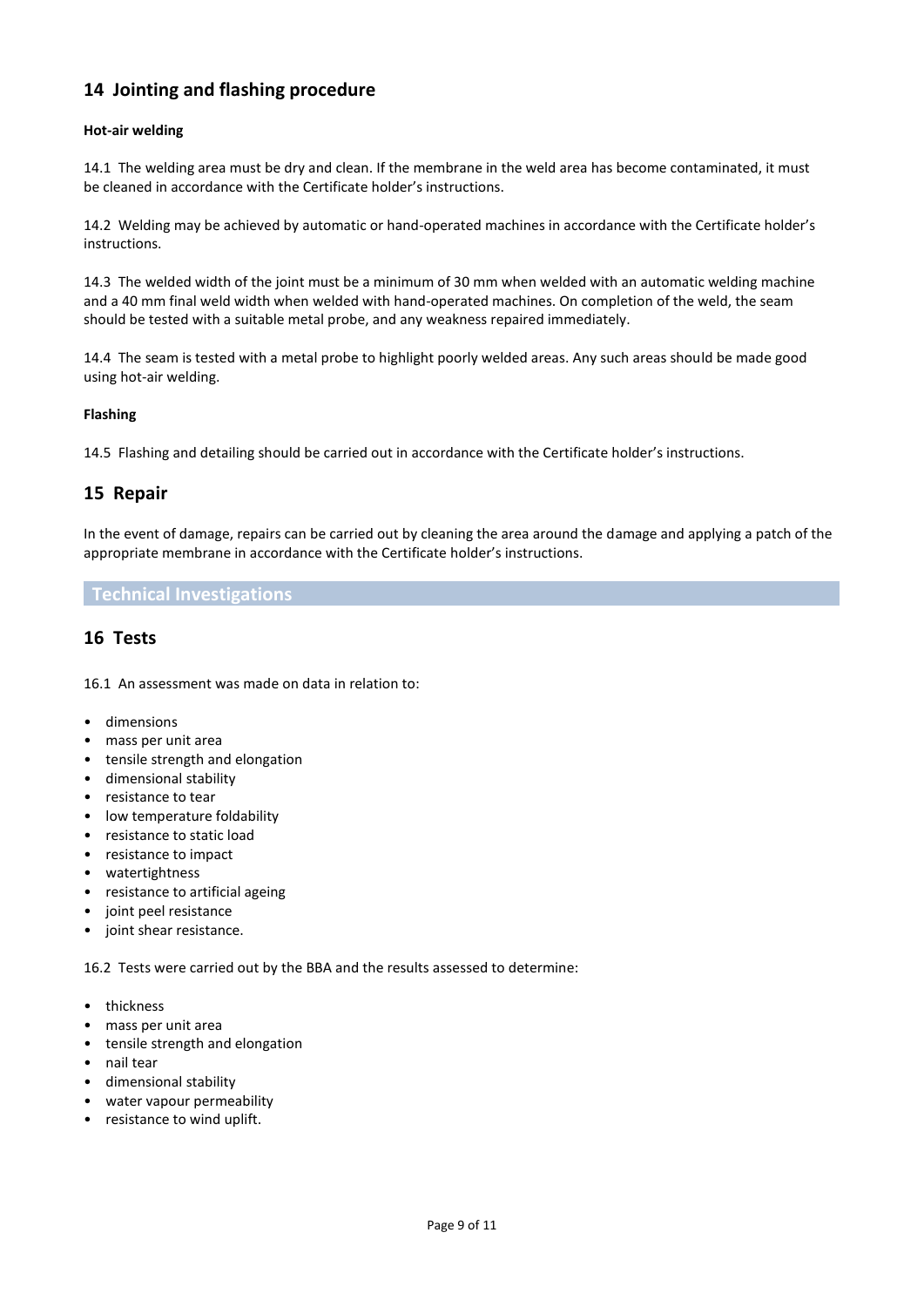16.3 A durability assessment was carried out using naturally exposed samples, which were then aged artificially by UVA and heat and the following tests carried out:

- low temperature foldability
- dynamic indentation.

# **17 Investigations**

17.1 The manufacturing process was evaluated, including the methods adopted for quality control, and details were obtained of the quality and composition of the materials used.

17.2 Existing data on fire performance of the membranes were assessed.

## **Bibliography**

BS 6229 : 2018 *Flat roofs with continuously supported flexible waterproof coverings — Code of practice* 

BS 8000-0 : 2014 *Workmanship on construction sites – Introduction and general principles* BS 8000-4 : 1989 *Workmanship on building sites — Code of practice for waterproofing*

BS 8217 : 2005 *Reinforced bitumen membranes for roofing — Code of practice*

BS EN 1991-1-1 : 2002 *Eurocode 1 — Actions on structures — General actions — Densities, self-weight, imposed loads for buildings* 

NA to BS EN 1991-1-1 : 2002 UK National Annex to *Eurocode 1— Actions on structures — General actions — Densities, self-weight, imposed loads for buildings* 

BS EN 1991-1-3 : 2003 + A1 : 2015 *Eurocode 1 — Actions on structures — General actions — Snow loads* 

NA + A1 : 15 to BS EN 1991-1-3 : 2003 + A1 : 2015 UK National Annex to *Eurocode 1 — Actions on structures — General actions — Snow loads* 

BS EN 1991-1-4 : 2005 + A1 : 2010 *Eurocode 1 — Actions on structures — General actions — Wind actions*  NA to BS EN 1991-1-4 : 2005 + A1 : 2010 UK National Annex to *Eurocode 1 — Actions on structures — General actions — Wind actions*

BS EN 13956 : 2012 *Flexible sheet for waterproofing — Plastic and rubber sheets for roof waterproofing — Definitions and characteristics*

BS EN ISO 9001 : 2015 *Quality management systems — Requirements*